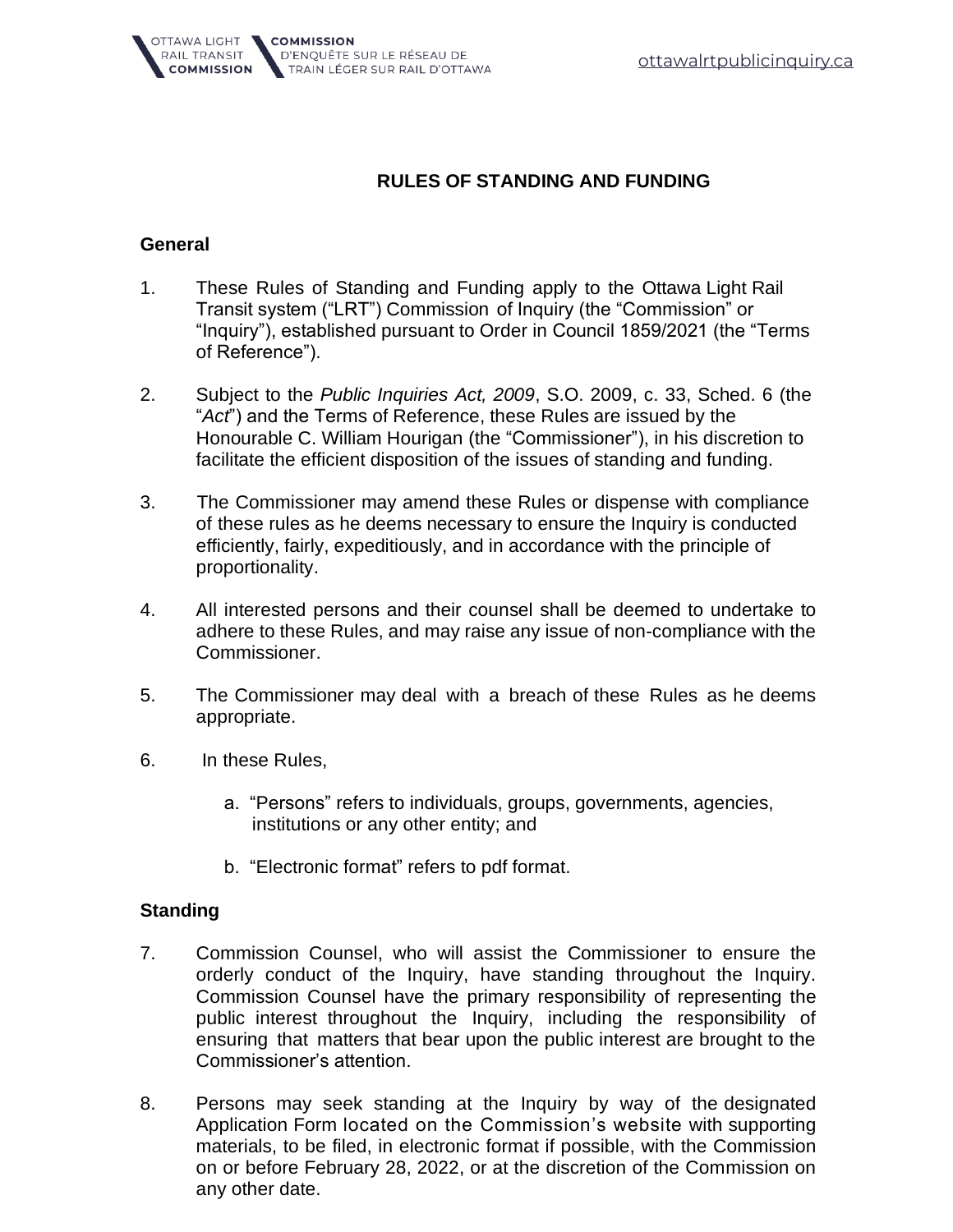- 9. The application for standing must include the following information:
	- a. The person's name, address, telephone number, and e- mail address, if available;
	- b. The name(s) of the lawyer(s), if any, representing the person, together with the lawyer(s)'s address, telephone number, fax number and email address;
	- c. The nature of the person's interest in the subject matter of the inquiry, why he/she wishes standing, and how he/she proposes to contribute to the Inquiry, having specific regard to the Terms of Reference; and
	- d. Whether the person is seeking full standing or standing on one or more specific issues as outlined in the Terms of Reference.
- 10. Standing applications will be made and determined in writing.
- 11. Standing will be granted in the discretion of the Commissioner, in accordance with section 15 of the *Act*, the Terms of Reference and the desirability of a fair and expeditious proceeding. The Commissioner will consider, among other things, the following factors:
	- a. Whether a person has a substantial and direct interest in the subject matter of the Inquiry;
	- b. Whether a person is likely to be notified of a possible finding of misconduct under section 17 of the *Act*;
	- c. Whether a person's participation would further the conduct of the Inquiry; and
	- d. Whether a person's participation would contribute to the openness and fairness of the Inquiry.
- 12. The Commissioner may determine the manner and scope of the participation of persons granted standing, as well as their rights and responsibilities.
- 13. The Commissioner may direct that a number of applicants share in a single grant of standing.
- 14. All materials filed in support of a person's application for standing will be available to the public on the Commissio[n's website at](http://www.elliotlakeinquiry.ca/) www.OttawaLRTPublicInquiry.ca.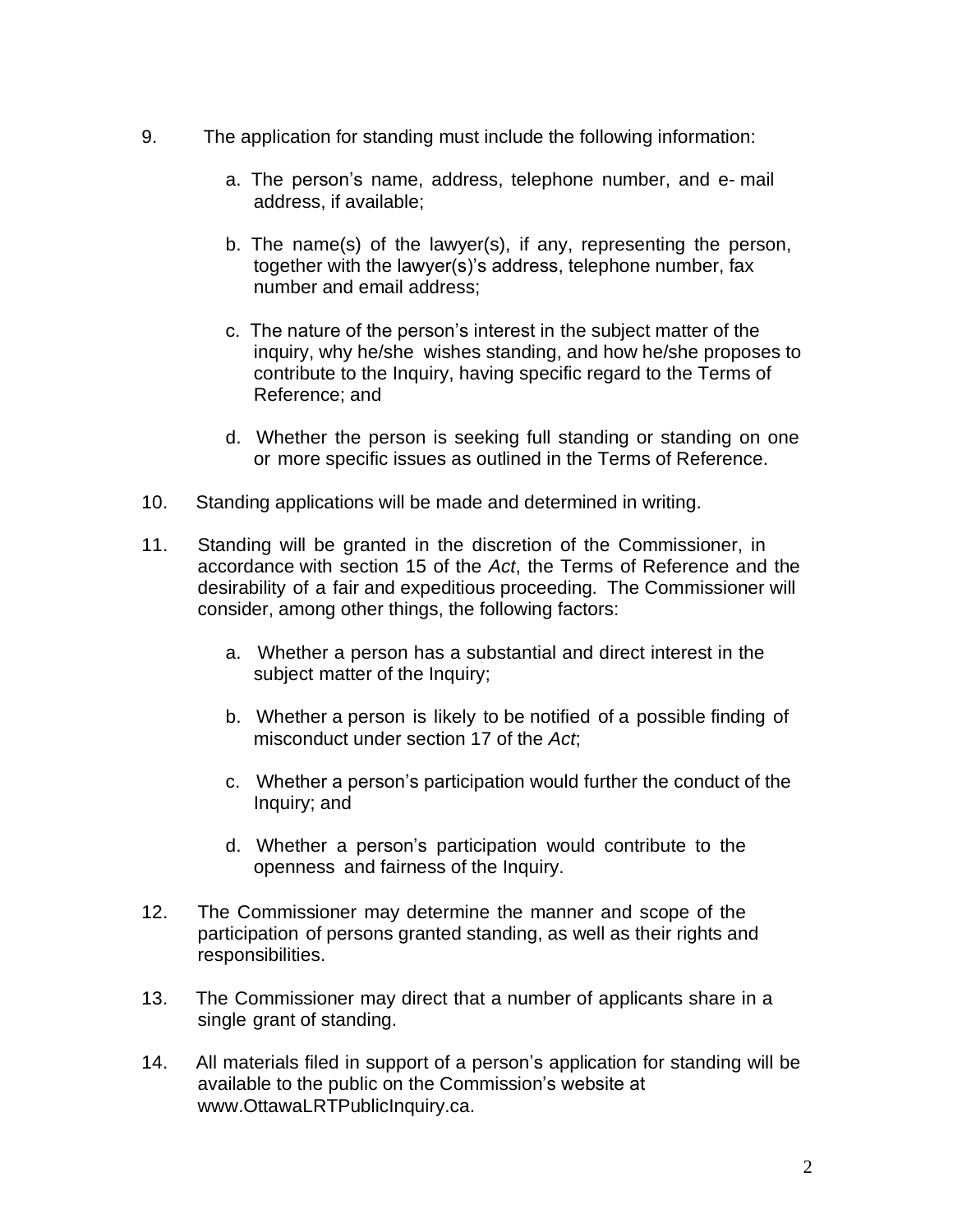- 15. Those granted standing will be designated as Participants before the Inquiry.
- 16. Subject to the Rules of Procedure, the Participants in the Inquiry may have, at the Commissioner's discretion, among other things:
	- a. Access to documents collected by the Commission subject to the Rules of Procedure;
	- b. Advance notice of documents which are proposed to be introduced into evidence;
	- c. Advance provision of will say statements of anticipated witnesses;
	- d. A seat at counsel table;
	- e. The opportunity to suggest witnesses to be called by Commission Counsel, failing which an opportunity to apply to the Commissioner to lead the evidence of a particular witness;
	- f. The right to cross-examine witnesses on matters relevant to the basis upon which standing was granted; and
	- g. The right to make closing submissions.
- 17. The Commissioner may decide, in his discretion, that one or more applicants for standing will have more limited rights of participation than others. He may also decide that two or more applicants for standing will be required to participate as a group, and be required to exercise their rights of participation jointly.
- 18. Any updated information with respect to standing may be made available on the [Commission's website.](https://www.ottawalrtpublicinquiry.ca/)

## **Funding**

- 19. Counsel will be retained at the expense of the witness or participant. The Terms of Reference do not grant the Commissioner jurisdiction to order funding for legal counsel. However, requests for funding may be made to the Commissioner in accordance with these Rules. Further to section 14 of the Terms of Reference, the Commissioner may make recommendations to the Minister of Transportation regarding funding for a participant to the extent of the participant's interest where, in the Commissioner's view, the participant would not otherwise be able to participate in the inquiry without such funding.
- 20. Persons may seek funding by way of the designated Application form located on the Commission's website with supporting materials to be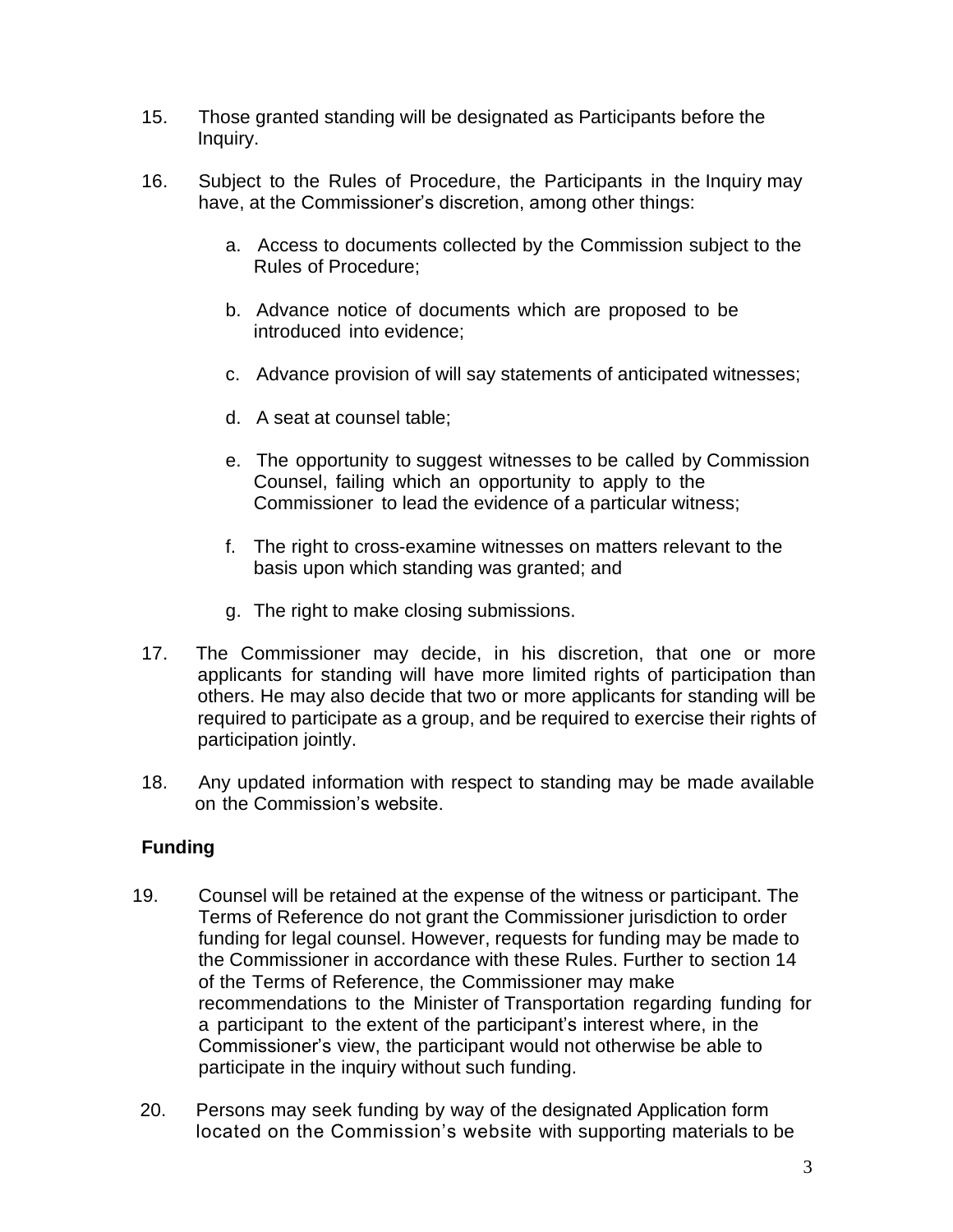filed, in electronic format if possible, with the Commission on or before February 28, 2022, or at the discretion of the Commissioner on any other date. Persons will be expected to seek funding at the same time as they seek standing, and the Application form in support of funding should be combined with the Application form in support of standing.

- 21. Applications for funding must include the following information:
	- a. The person's name, address, telephone number, and fax number and e- mail address, if available;
	- b. The name(s) of the lawyer(s), if any, representing the person, together with the lawyer(s)'s address, telephone number, fax number and email address;
	- c. Evidence that demonstrates that a person does not have adequate financial resources that enables it to represent its interest; and
	- d. How it intends to make use of the funds and how it will account for the funds.
- 22. Funding applications will be made and determined in writing.
- 23. Funding will be recommended at the Commissioner's discretion in accordance with section 14 of the Terms of Reference. The Commission will also consider, among other things, the following factors in making his funding recommendations:
	- a. The nature of the applicant's interest and/or proposed involvement in the Inquiry;
	- b. Whether the applicant has an established record of concerns for and a demonstrated commitment to the interest it seeks to represent;
	- c. Whether the applicant has special experience or expertise with respect to the Commission's mandate; and
	- d. Whether the applicant has attempted to form a group with others of similar interests.
- 24. The Commissioner may require persons seeking funding to file additional evidence in support of their application, including sworn affidavit evidence.
- 25. Where the Commissioner's funding recommendation is accepted, funding shall be in accordance with applicable Management Board of Cabinet directives and guidelines respecting rates or remuneration and reimbursement and the assessment of accounts.